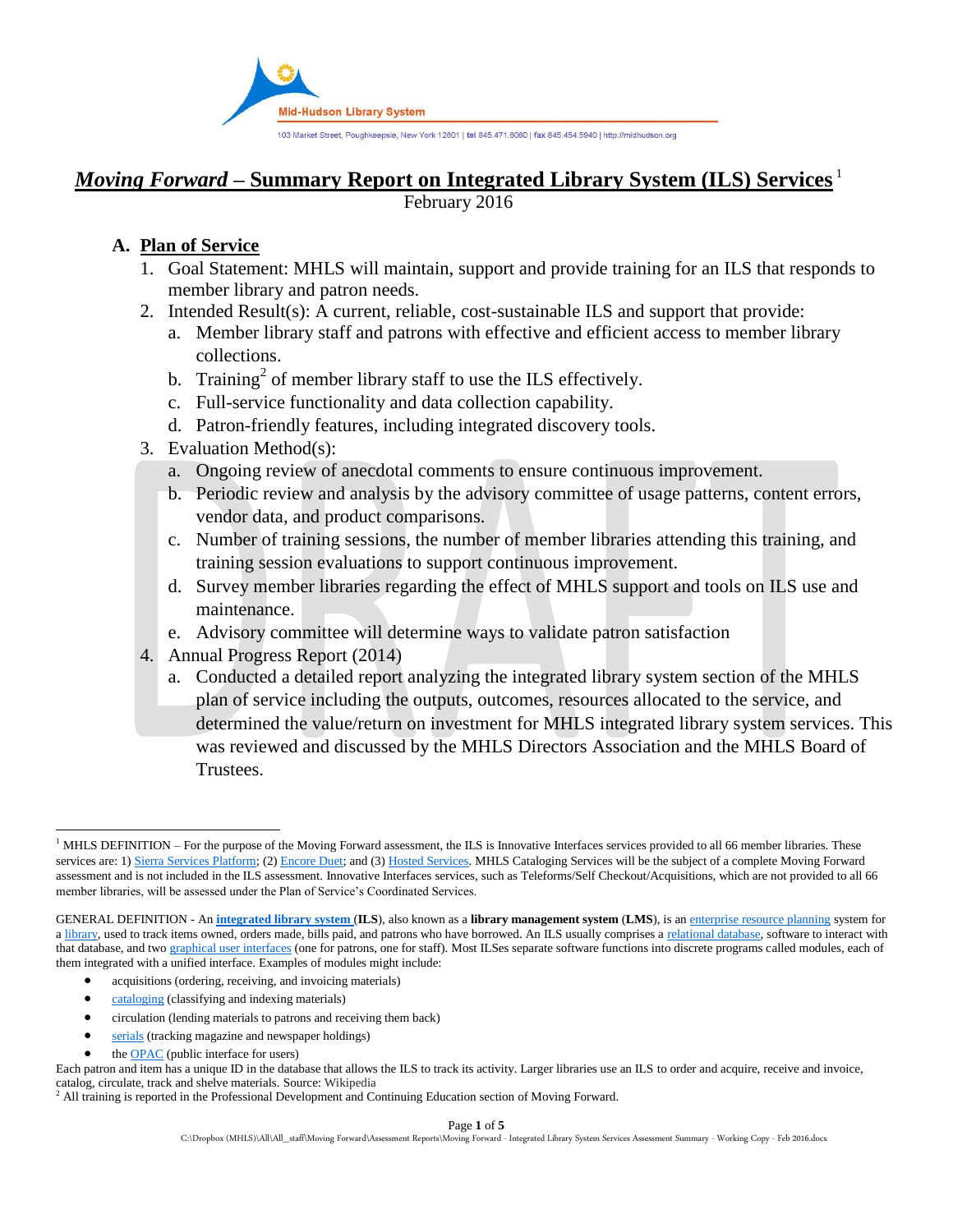

103 Market Street, Poughkeepsie, New York 12601 | tel 845.471.6060 | fax 845.454.5940 | http://midhudson.org

- b. Conducted a detailed report analyzing MHLS cataloging services including the outputs, outcomes, resources allocated to the service, and determined the value/return on investment for MHLS cataloging services. This was reviewed and discussed by the MHLS Directors Association and the MHLS Board of Trustees.
- c. Worked with advisory committee throughout the year to review and respond to member library input to insure accuracy of data and reliability of access to member library collections.
- d. ILS facilitated over 3.98 million circulations, and enabled sharing of over 918,000 items between member libraries as a result of patron requests.
- e. Expanded the MHLS ILS Knowledge Base, used 3,400 times in 2014 by MHLS member library staff, to insure effective use of the ILS. Administered listserv to provide a communications forum for issues related to circulation of materials among libraries.
- f. Implemented the consortium decision to migrate to an enhanced discovery interface for the OPAC (Innovative Interface Encore). Made site visits on request to 25 libraries to insure a smooth transition to the new interface.
- g. Designed and conducted an Exemplar Search analysis to measure catalog quality (replicable search formulas intended to capture the most likely or typical patron search terms likely placed against out against our catalog) resulting in the new Encore catalog returning outstanding results.
- h. Ticket system implemented for technology and ILS issues was used for 90% of member library support requests (over 50% of these tickets were resolved within 1 hour, approximately 85% of tickets were resolved within 24 hours), assisting MHLS in prioritizing issues, improved delegating of responsibilities, keep more accurate statistics, building a training and support knowledgebase, and maintaining open phone lines for emergencies that cannot be handled in other ways.

## **B. Outputs (2014)**

- 1. Items Circulated via  $ILS = 3,995,055$
- 2. Items Available via  $ILS = 3,070,664$
- 3. Items Circulated for Borrowing/Loaning Between Libraries = 1,032,021
- 4. Unique Bibliographic Records in  $ILS = 675.919$
- 5. Number of new titles added  $= 50.946$
- 6. Number of holdings added 301,116
- 7. E-Commerce = 66 Member Libraries Provide Centralized e-Commerce Services

### **C. Outcomes**

- 1. The staff of member libraries will more effectively and efficiently organize, manage, and share their collections.
- 2. The staff of member libraries will increase ILS skills and knowledge, providing improved services to library patron.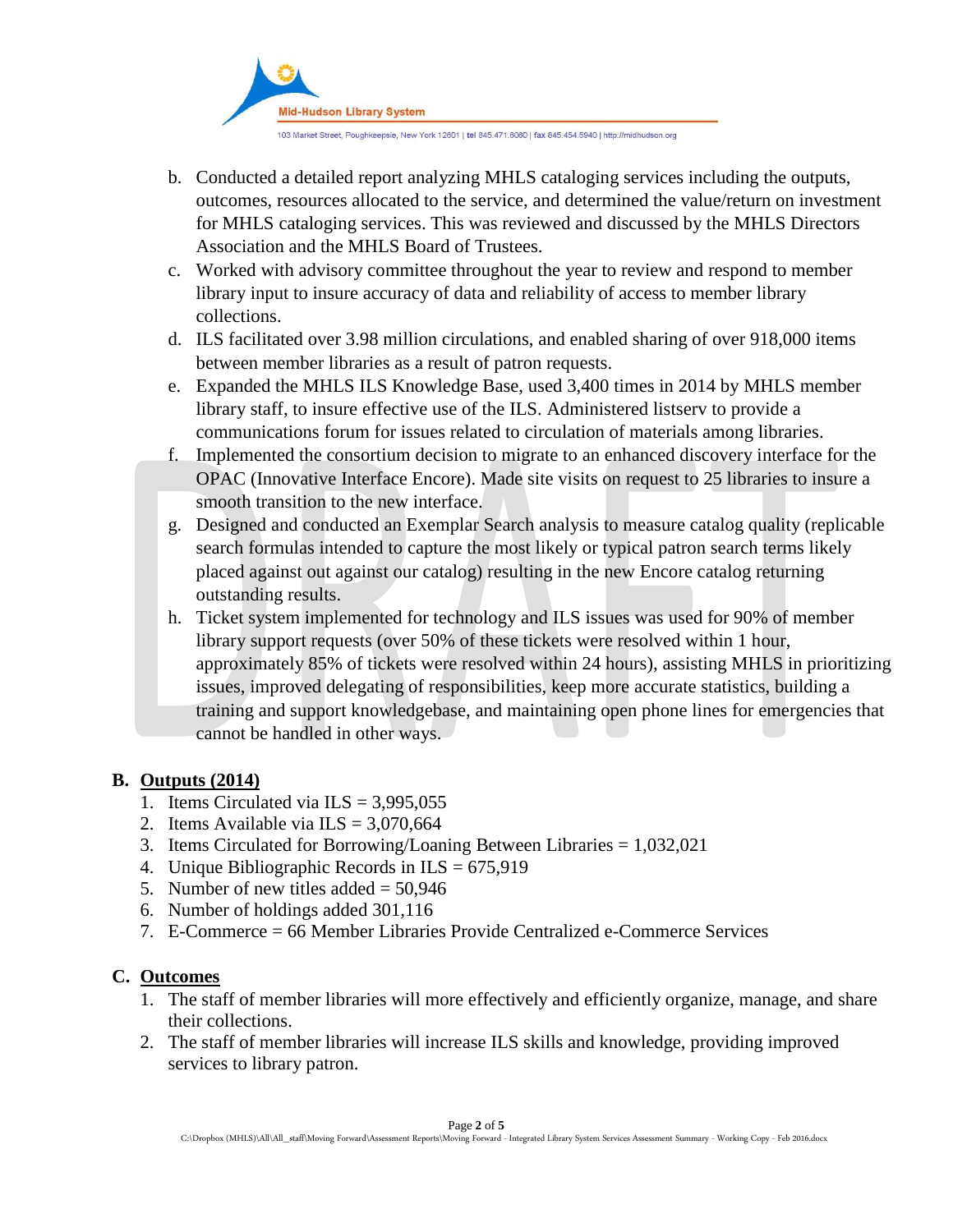

- 3. The staff and patrons of member libraries will have user friendly access to their collections via an ILS that meets the demands of the most sophisticated users.
- 4. Patrons of member libraries will be supported in their formal and informal educational endeavors by finding and using current, high-demand, and high-interest materials in a variety of formats.

| <b>MHLS STAFF</b>                                 | Percent<br><b>ILS</b> | Salary            | <b>Benefits</b> | <b>ILS TOTAL</b> |
|---------------------------------------------------|-----------------------|-------------------|-----------------|------------------|
| Thomas/Eric <sup>3</sup>                          | 35%                   | 21,390            | 12,280          | 33,670           |
| Nina <sup>4</sup>                                 | 10%                   | 3,545             | 1,390           | 4,935            |
| Joan <sup>5</sup>                                 | 5%                    | 1,354             | 384             | 1,737            |
| Robert <sup>6</sup>                               | 35%                   | 21,922            | 8,560           | 30,481           |
| Gerry                                             | 40%                   | 15,533            | 9,649           | 25,181           |
| Matt <sup>8</sup>                                 | 15%                   | 2,414             | 474             | 2,888            |
| Isaac <sup>9</sup>                                | 10%                   | 1,618             | 131             | 1,749            |
|                                                   |                       |                   |                 | 100,642          |
|                                                   |                       |                   |                 |                  |
| <b>CONTRACTED</b><br><b>SERVICES</b> <sup>1</sup> |                       | <b>Total Cost</b> |                 | <b>ILS</b> Cost  |
| Sierra                                            |                       | $100, 134^{10}$   |                 | 95,998           |
| Encore                                            |                       | 45,375            |                 | 45,375           |
| Hosting                                           |                       | 31,050            |                 | 31,050           |
| PayPal                                            |                       | 360               |                 | 360              |
|                                                   |                       |                   |                 | 172,783          |

#### **D. Costs Associated with MHLS (2014)**

in assuring that all cataloging operations adhere to the system's vision, goals, and objectives.

 $\overline{\phantom{a}}$ <sup>3</sup> Automation Coordinator is responsible for leading the development and administration of Automation Services in support of MHLS Plan of Service; manages the Integrated Library Platform (ILP) with vendor; supervises Cataloging Services; maintains technology documentation for resource sharing services; provides training and support to member libraries for use of the ILP; provides leadership in developing resource sharing standards and the implementation of new ILP technologies. 4 Cataloging Specialist II performs and assists in the coordination of all cataloging duties including record loading and upkeep, member library data entry training, and development and observance of workflow best practices. Maintains and assists in the maintenance of staff cataloging proficiencies. Assists the Automation Coordinator

<sup>&</sup>lt;sup>5</sup> Accounting Assistant duties include billing members of Innovative services, receipting payment, and eCommerce processing

<sup>6</sup> Technology Operations Manager oversees all cataloging, automation, and technical work performed by the Technology Operations Department. He/she shall design, develop, lead, and advocate for current department initiatives, projects, and operations, and provides leadership and strategic thinking toward those to be performed in the future. He/she shall further delegate project and operational work to the Automation Coordinator and IT Coordinator roles, and report on progress to the Executive Director, Director's Association, and MHLS Board of Trustees as requested.

<sup>&</sup>lt;sup>7</sup>Information Technology Coordinator manages and assists in the management of all Information Technology (IT) projects and operations. In this role they supervise the activities performed by IT support staff, coordinate project resources, IT contracts, and related equipment purchasing, and leads and assists in leading IT initiatives as directed by the Technology Operations Manager. The IT Coordinator also leads the ongoing upkeep and maintenance of internal IT infrastructure and recommends improvements as necessary.

 $8$  Tech Support Specialist duties include phone support, new installs, days closed, logins, novelist

<sup>&</sup>lt;sup>9</sup> Tech Support Specialist duties include phone support, new installs, days closed, logins, novelist

<sup>&</sup>lt;sup>10</sup> Includes cost for Teleforms, Edifact, Acquisitions, Express Lane, Collection Agency

C:\Dropbox (MHLS)\All\All\_staff\Moving Forward\Assessment Reports\Moving Forward - Integrated Library System Services Assessment Summary - Working Copy - Feb 2016.docx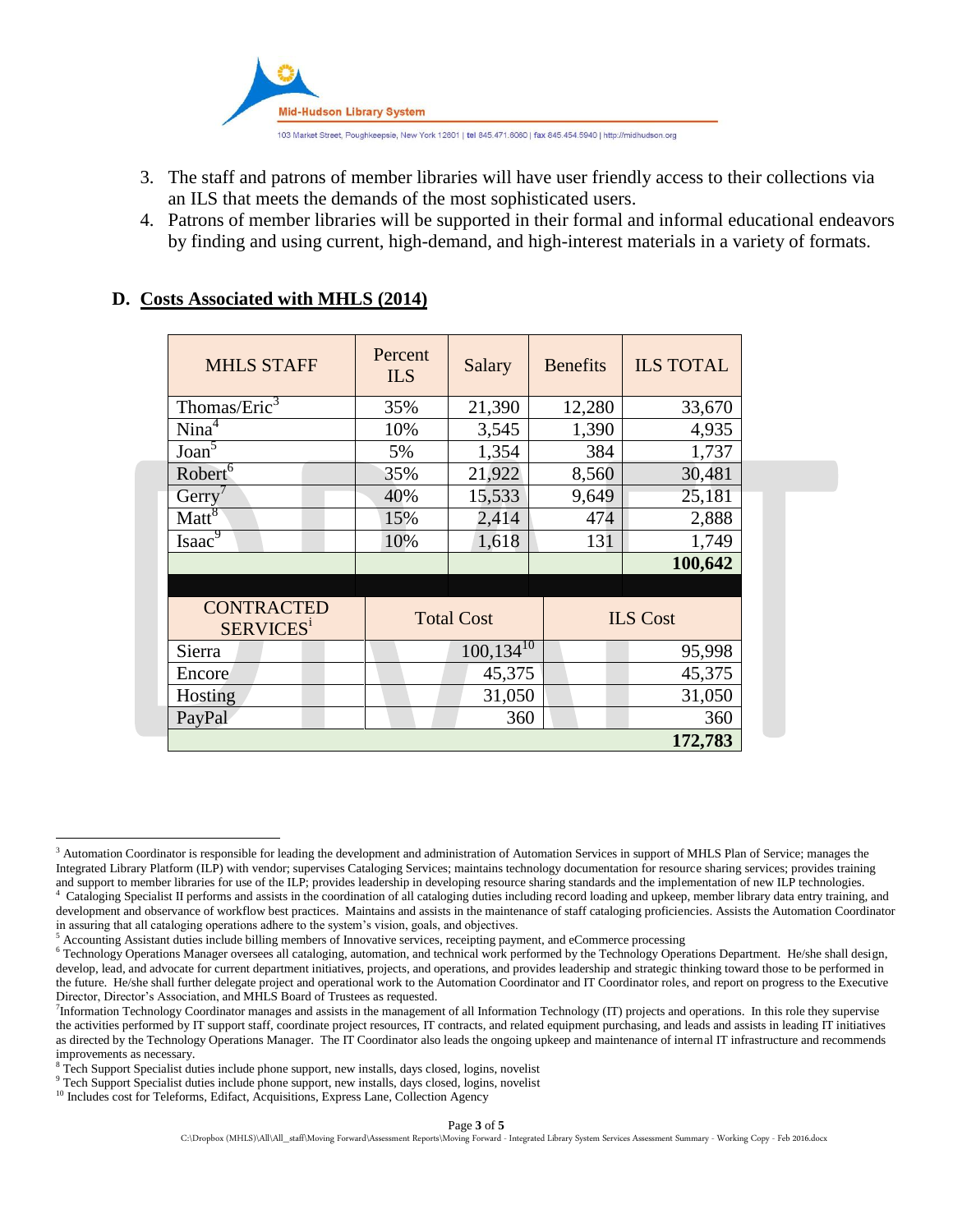

103 Market Street, Poughkeepsie, New York 12601 | tel 845.471.6060 | fax 845.454.5940 | http://midhudson.org

| <b>TELCOM SERVICES</b>                         | <b>Total Cost</b>      | <b>ILS Cost</b>          |
|------------------------------------------------|------------------------|--------------------------|
| Network & Phone                                | $30,325 - 5,596$       |                          |
| Servicesii                                     | $(Teleforms) = 24,729$ | 2,650                    |
|                                                |                        | 2,650                    |
| <b>IT SERVICES</b>                             | <b>Total Cost</b>      | <b>ILS Cost</b>          |
| Hardware <sup>111</sup>                        | 9,083                  | 973                      |
| Software <sup>iv</sup>                         | 5,445                  | 583                      |
| <b>IT Supplies</b>                             | 2,213                  | 237                      |
|                                                |                        | 1,794                    |
| <b>GENERAL</b><br><b>OVERHEAD</b> <sup>v</sup> | <b>Total Cost</b>      | <b>ILS Cost</b>          |
| Supplies                                       | 5,732                  | 614                      |
| <b>Equipment Rental</b>                        | 16,472                 | 1,765                    |
| <b>Professional Fees</b>                       | 25,189                 | 2,699                    |
| Postage                                        | $4,505-2,875$ (ILL) =  | 175                      |
|                                                | 1,630                  |                          |
|                                                |                        | 5,253                    |
| <b>FACILITIES</b>                              | <b>Total Cost</b>      | <b>ILS Services Cost</b> |
| OVERHEAD <sup>vi</sup>                         |                        |                          |
| <b>Staff/Benefits</b>                          | 51,696                 | 5,540                    |
| <b>Utilities</b>                               | 27,973                 | 2,998                    |
| <b>Custodial Supplies</b>                      | 1,736                  | 186                      |
| <b>Other Operations/Maint</b>                  | 35,776                 | 3,834                    |
| <b>Liability Insurance</b>                     | 15,423                 | 1,653                    |
|                                                |                        | 14,210                   |
| <b>ADMINISTRATIVE</b>                          | <b>Total Cost</b>      | <b>ILS Services Cost</b> |
| SUPPORT <sup>vii</sup>                         |                        |                          |
| Staff/Benefits                                 | 361,059                | 38,691                   |
| Professional                                   | 31,532                 | 3,379                    |
| Development                                    |                        |                          |
|                                                |                        | 42,070                   |
|                                                |                        |                          |
| <b>TOTAL</b>                                   |                        | 339,403                  |

# **E. Primary Funding Sources**

- 1. State Aid General
- 2. Member Assessment Fees
- 3. State Aid Restricted Categorical: Central Library Development Aid